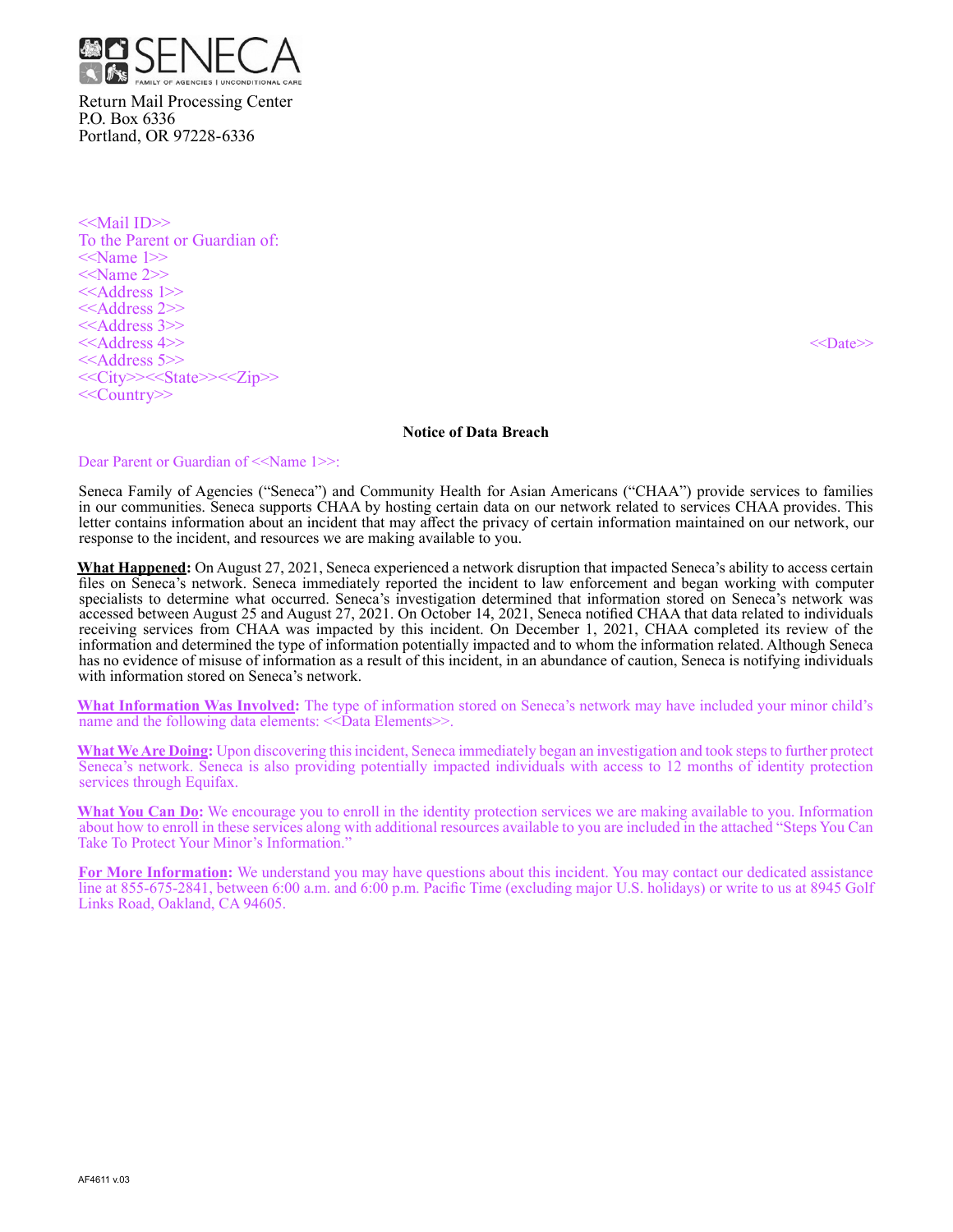We sincerely regret any concern this incident may cause you. The privacy and security of information is important to us, and we will continue to take steps to protect information in our care.

Sincerely,

fattCabon

Scott Osborn, LCSW Chief Operating Officer Seneca Family of Agencies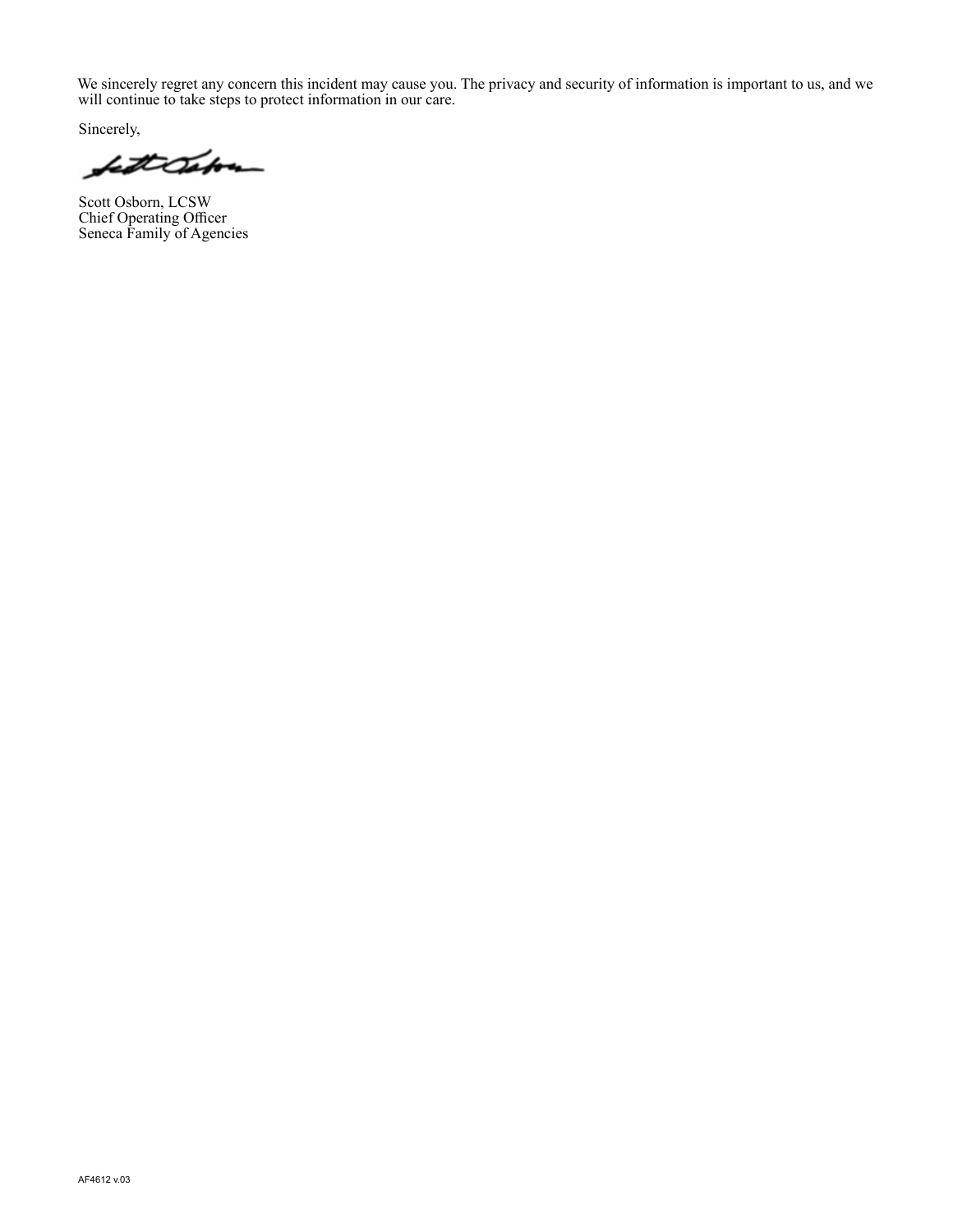# **STEPS YOU CAN TAKE TO PROTECT YOUR MINOR'S INFORMATION**

#### **Enroll in Identity Protection**

#### **Enrollment Instructions**

Parent/guardian go to *www.equifax.com/activate.* Enter your unique Activation Code of **<<Activation Code>>** then click "Submit" and follow these 4 steps:

- **Register:** Complete the form with parent/guardian contact information and click "Continue". If you already have a myEquifax account, click the 'Sign in here' link under the "Let's get started" header. Once you have successfully signed in, you will skip to the Checkout Page in Step 4.
- 2. **Create Account:** Enter parent/guardian email address, create a password, and to accept the terms of use.
- 3. Verify **Identity:** To enroll in your product, we will ask you to complete our identity verification process.
- 4. **Checkout:** Upon successful verification of parent/guardian identity, you will see the Checkout Page. Click 'Sign Me  $\overline{Up'}$  to finish enrolling. The confirmation page shows parent/guardian completed enrollment.

Click "View My Product" to access the product features and enroll minor children.

## **Key Features**

- Child Monitoring for up to four children under the age of 18.
- • Emailed notifications to the primary adult member of activity on the child's Equifax credit report.

## **Monitor Accounts**

We encourage you to remain vigilant against incidents of identity theft and fraud by reviewing your minor's account statements and your explanation of benefits forms for suspicious activity and to detect errors.

Although minors under the age of 18 typically do not have a credit report, under U.S. law, you are entitled to one free credit report annually from each of the three major credit reporting bureaus, TransUnion, Experian, and Equifax. To order your free credit report, visit www.annualcreditreport.com or call 1-877-322-8228. Once you receive your credit report, review it for discrepancies and identify any accounts you did not open or inquiries from creditors that you did not authorize. If you have questions or notice incorrect information, contact the credit reporting bureau.

You have the right to place a "security freeze" on the file, which will prohibit a credit bureau from releasing information in the credit file without your express authorization. Pursuant to federal law, you cannot be charged to place or lift a security freeze on a credit file. To request a security freeze for your minor, you will need to provide the following information for both you and your minor:

- 1. Full name (including middle initial as well as Jr., Sr., III, etc.);
- 2. Social Security number;
- 3. Date of birth; and
- 4. Address for the prior two to five years.

Include for your identification:

- 5. Proof of current address, such as a current utility or telephone bill;
- 6. A legible photocopy of a government-issued identification card (e.g., state driver's license or identification card); and 7. Proof that you are the parent or legal guardian of the minor.

Include for your minor's identification:

- 8. A copy of your minor's Social Security card; and
- 9. A copy of your minor's birth certificate.

Should you wish to contact the credit reporting bureaus or place a security freeze, please contact the bureaus listed below:

| TransUnion                        | <b>Experian</b>                 | Equifax                        |
|-----------------------------------|---------------------------------|--------------------------------|
| 1-800-680-7289                    | 1-888-397-3742                  | 1-888-298-0045                 |
| www.transunion.com                | www.experian.com                | www.equifax.com                |
| <b>TransUnion Security Freeze</b> | <b>Experian Security Freeze</b> | <b>Equifax Security Freeze</b> |
| P.O. Box $160$                    | P.O. Box 9554                   | P.O. Box 105788                |
| Woodlyn, PA 19094                 | Allen, TX 75013                 | Atlanta, GA 30348              |

## **Additional Information**

You can further educate yourself regarding identity theft, security freezes, and the steps you can take to protect your minor's personal information by contacting the credit reporting bureaus, the Federal Trade Commission (FTC), or your state Attorney General. The FTC also encourages those who discover that their information has been misused to file a complaint with them. The FTC may be reached at 600 Pennsylvania Ave. NW, Washington, D.C. 20580; www.identitytheft.gov; 1-877-ID-THEFT (1-877-438-4338); and TTY: 1-866-653-4261.